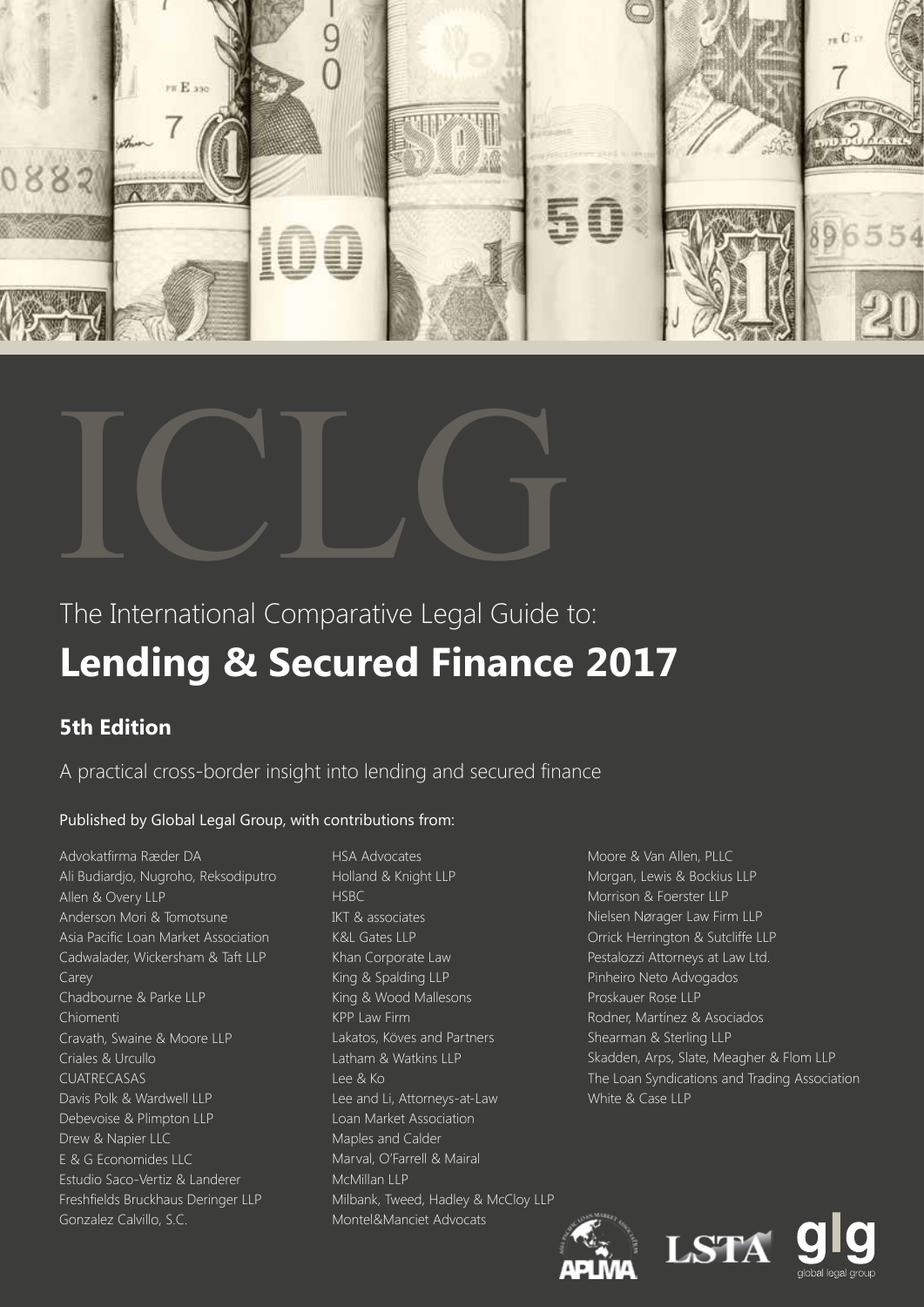## The International Comparative Legal Guide to: Lending & Secured Finance 2017



**Contributing Editor** Thomas Mellor, Morgan, Lewis & Bockius LLP

**Sales Director** Florjan Osmani

**Account Director** Oliver Smith

**Sales Support Manager** Paul Mochalski

**Editor** Sam Friend

**Senior Editors** Suzie Levy, Rachel Williams

**Chief Operating Officer** Dror Levy

**Group Consulting Editor** Alan Falach

**Publisher** Rory Smith

**Published by** Global Legal Group Ltd. 59 Tanner Street London SE1 3PL, UK Tel: +44 20 7367 0720 Fax: +44 20 7407 5255 Email: info@glgroup.co.uk URL: www.glgroup.co.uk

**GLG Cover Design** F&F Studio Design

**GLG Cover Image Source** iStockphoto

**Printed by** Stephens & George Print Group April 2017

Copyright © 2017 Global Legal Group Ltd. All rights reserved No photocopying

**ISBN** 978-1-911367-46-8 **ISSN** 2050-9847

**Strategic Partners**





#### Editorial Chapters:

| $\mathbf{1}$        | Loan Syndications and Trading: An Overview of the Syndicated Loan Market -                                                                                                                                     |                                |
|---------------------|----------------------------------------------------------------------------------------------------------------------------------------------------------------------------------------------------------------|--------------------------------|
|                     | Bridget Marsh & Ted Basta, The Loan Syndications and Trading Association                                                                                                                                       | $\mathbf{1}$<br>$\overline{7}$ |
| $\overline{2}$<br>3 | Loan Market Association - An Overview - Nigel Houghton, Loan Market Association                                                                                                                                |                                |
|                     | Asia Pacific Loan Market Association - An Overview - Janet Field & Katy Chan,<br>Asia Pacific Loan Market Association                                                                                          | 12                             |
|                     | <b>General Chapters:</b>                                                                                                                                                                                       |                                |
| $\overline{4}$      | An Introduction to Legal Risk and Structuring Cross-Border Lending Transactions -<br>Thomas Mellor & Marcus Marsh, Morgan, Lewis & Bockius LLP                                                                 | 15                             |
| 5                   | Global Trends in the Leveraged Loan Market in $2016$ – Joshua W. Thompson &<br>Caroline Leeds Ruby, Shearman & Sterling LLP                                                                                    | 20                             |
| 6                   | <b>Escrow Funding in the Term Loan B Market</b> – Meyer C. Dworkin & Samantha Hait,<br>Davis Polk & Wardwell LLP                                                                                               | 26                             |
| 7                   | Commercial Lending in a Changing Global Regulatory Environment: 2017 and Beyond -<br>Bill Satchell & Elizabeth Leckie, Allen & Overy LLP                                                                       | 30                             |
| 8                   | Acquisition Financing in the United States: 2017 Uncertainty! - Geoffrey R. Peck &<br>Mark S. Wojciechowski, Morrison & Foerster LLP                                                                           | 33                             |
| 9                   | A Comparative Overview of Transatlantic Intercreditor Agreements -<br>Lauren Hanrahan & Suhrud Mehta, Milbank, Tweed, Hadley & McCloy LLP                                                                      | 39                             |
|                     | 10 A Comparison of Key Provisions in U.S. and European Leveraged Loan Agreements –<br>Sarah M. Ward & Mark L. Darley, Skadden, Arps, Slate, Meagher & Flom LLP                                                 | 46                             |
| 11                  | The Global Subscription Credit Facility and Fund Finance Markets – Key Trends and<br><b>Forecasts</b> – Michael C. Mascia & Wesley A. Misson, Cadwalader, Wickersham & Taft LLP                                | 56                             |
|                     | 12 Recent Developments in U.S. Term Loan B – Denise Ryan & David Almroth,<br>Freshfields Bruckhaus Deringer LLP                                                                                                | 59                             |
|                     | 13 The Growth of European Covenant Lite – James Chesterman & Jane Summers, Latham & Watkins LLP                                                                                                                | 65                             |
|                     | 14 Yankee Loans – What You Need to Know – Alan Rockwell & Denise Gibson, Allen & Overy LLP                                                                                                                     | 68                             |
|                     | 15 Debt Retirement in Leveraged Financings – David A. Brittenham & Scott B. Selinger,<br>Debevoise & Plimpton LLP                                                                                              | 76                             |
|                     | 16 In re Motors Expands Future Claimants' Rights at Expense of 363 Purchasers -<br>George E. Zobitz & Omid H. Nasab, Cravath, Swaine & Moore LLP                                                               | 82                             |
|                     | 17 The Continuing Evolution of Middle Market Lending - Sandra Lee Montgomery, Proskauer Rose LLP                                                                                                               | 87                             |
|                     | 18 An In-house Legal Team's Views on the Roles and Responsibilities of External Deal Counsel<br>on Lending Transactions - Clifton Prabhu & Charles Bronowski, HSBC                                             | 93                             |
| 19                  | The Section 363 Sale Process: Key Considerations for the Prepetition Secured Lender –<br>Zachary H. Smith, Moore & Van Allen, PLLC                                                                             | 97                             |
|                     | 20 Distributed Ledger Technology, The Internet of Things (IoT) and Artificial Intelligence and Cognitive<br>Analytics: The Future of Trade Finance is Rapidly Approaching – Josias Dewey, Holland & Knight LLP | 102                            |
|                     | 21 Marketplace Lending - Vanessa Spiro & Edward Dartley, K&L Gates LLP                                                                                                                                         | 108                            |
|                     | 22 Overview of Sanctions Programs Affecting the Lending Market in the United States –                                                                                                                          |                                |

22 **Overview of Sanctions Programs Affecting the Lending Market in the United States** – Joseph F. Giannini & Adrienne Sebring, Chadbourne & Parke LLP 114

## Country Question and Answer Chapters:

| 23 Andorra   | Montel&Manciet Advocats: Audrey Montel Rossell &<br>Liliana Ranaldi González | 119 |
|--------------|------------------------------------------------------------------------------|-----|
| 24 Argentina | Marval, O'Farrell & Mairal: Juan M. Diehl Moreno & Diego A. Chighizola       | 125 |
| 25 Australia | King & Wood Mallesons: Yuen-Yee Cho & Elizabeth Hundt Russell                | 134 |
| 26 Belgium   | White & Case LLP: Hadrien Servais & Nathalie Colin                           | 142 |
| 27 Bolivia   | Criales & Urcullo: Andrea Mariah Urcullo Pereira & Daniel Mariaca Alvarez    | 149 |
| 28 Botswana  | Khan Corporate Law: Shakila Khan                                             | 156 |

**Continued Overleaf**

**Further copies of this book and others in the series can be ordered from the publisher. Please call +44 20 7367 0720**

#### **Disclaimer**

This publication is for general information purposes only. It does not purport to provide comprehensive full legal or other advice. Global Legal Group Ltd. and the contributors accept no responsibility for losses that may arise from reliance upon information contained in this publication. This publication is intended to give an indication of legal issues upon which you may need advice. Full legal advice should be taken from a qualified professional when dealing with specific situations.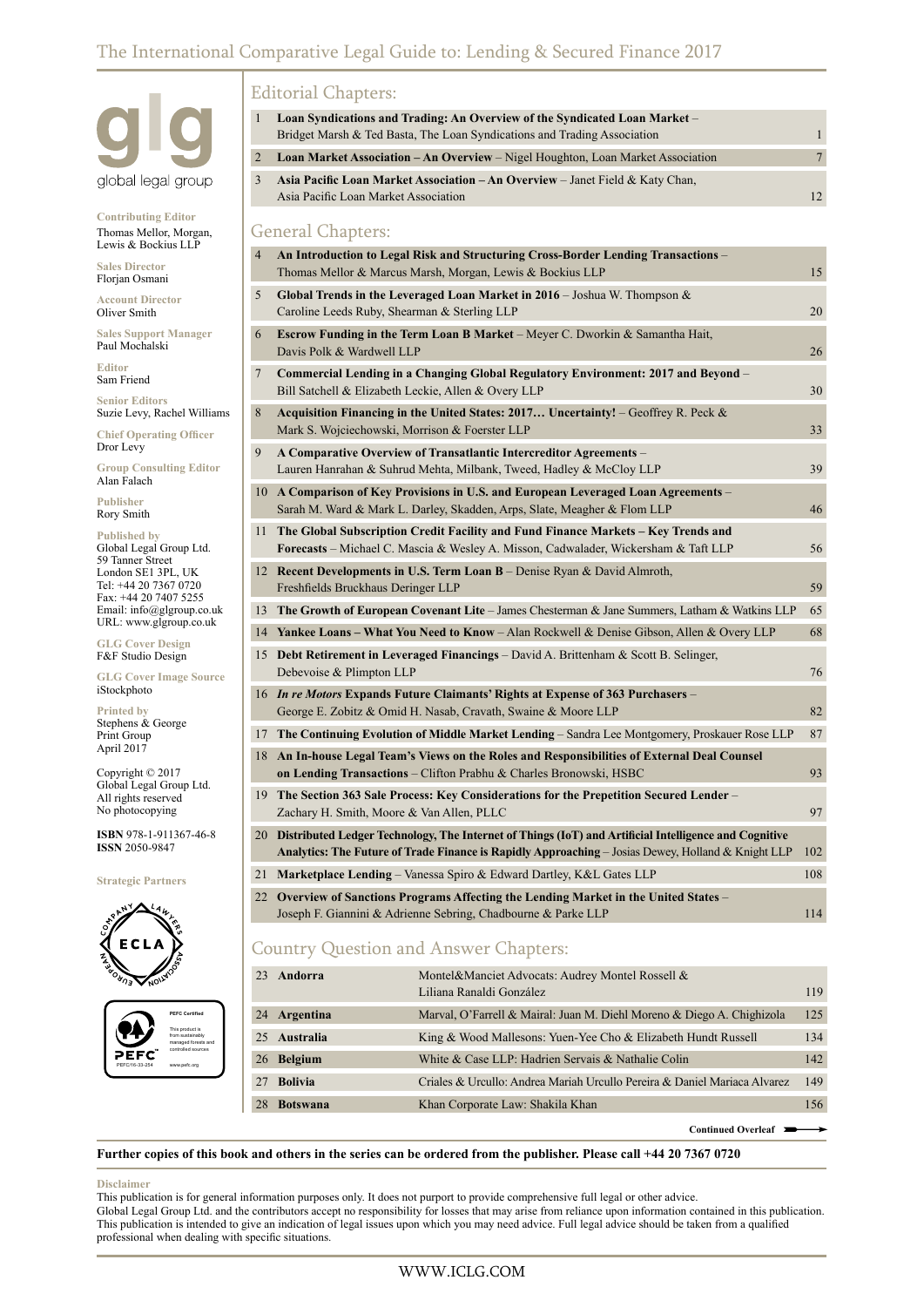## The International Comparative Legal Guide to: Lending & Secured Finance 2017



## Country Question and Answer Chapters:

|    | 29 Brazil                 | Pinheiro Neto Advogados: Ricardo Simões Russo &                                     |     |
|----|---------------------------|-------------------------------------------------------------------------------------|-----|
|    |                           | Leonardo Baptista Rodrigues Cruz                                                    | 164 |
|    | 30 British Virgin Islands | Maples and Calder: Michael Gagie & Matthew Gilbert                                  | 172 |
|    | 31 Canada                 | McMillan LLP: Jeff Rogers & Don Waters                                              | 179 |
| 32 | <b>Cayman Islands</b>     | Maples and Calder: Tina Meigh                                                       | 188 |
|    | 33 Chile                  | Carey: Diego Peralta                                                                | 195 |
|    | 34 China                  | King & Wood Mallesons: Jack Wang & Stanley Zhou                                     | 202 |
| 35 | <b>Cyprus</b>             | E & G Economides LLC: Marinella Kilikitas & George Economides                       | 209 |
|    | 36 Denmark                | Nielsen Nørager Law Firm LLP: Thomas Melchior Fischer & Brian Jørgensen             | 217 |
| 37 | England                   | Allen & Overy LLP: Darren Hanwell & Temi Esho                                       | 224 |
|    | 38 Finland                | White & Case LLP: Tanja Törnkvist & Oona Lilja                                      | 233 |
|    | 39 France                 | Orrick Herrington & Sutcliffe LLP: Emmanuel Ringeval & Cristina Radu                | 240 |
|    | 40 Germany                | King & Spalding LLP: Dr. Werner Meier & Dr. Axel J. Schilder                        | 250 |
|    | 41 Greece                 | KPP Law Firm: George N. Kerameus & Ilianna Sotiria Koraki                           | 262 |
| 42 | <b>Hong Kong</b>          | King & Wood Mallesons: Richard Mazzochi & David Lam                                 | 270 |
| 43 | Hungary                   | Lakatos, Köves and Partners: Szabolcs Mestyán & Andrea Spisák                       | 277 |
|    | 44 India                  | HSA Advocates: Anjan Dasgupta & Harsh Arora                                         | 285 |
|    | 45 Indonesia              | Ali Budiardjo, Nugroho, Reksodiputro: Theodoor Bakker &<br>Ayik Candrawulan Gunadi  | 295 |
|    | 46 Ireland                | Maples and Calder: John Breslin & David Burke                                       | 303 |
| 47 | <b>Italy</b>              | Chiomenti: Giulia Battaglia & Gregorio Consoli                                      | 310 |
| 48 | <b>Ivory Coast</b>        | IKT & associates: Annick Imboua-Niava & Osther Henri Tella                          | 319 |
| 49 | Japan                     | Anderson Mori & Tomotsune: Taro Awataguchi & Yuki Kohmaru                           | 325 |
|    | 50 Korea                  | Lee & Ko: Woo Young Jung & Yong-Jae Chang                                           | 333 |
| 51 | Mexico                    | Gonzalez Calvillo, S.C.: José Ignacio Rivero Andere                                 | 341 |
|    | 52 Norway                 | Advokatfirma Ræder DA: Kyrre W. Kielland & Anne Christine Wettre                    | 348 |
| 53 | Peru                      | Estudio Saco-Vertiz & Landerer: Carlos Saco-Vertiz Tudela &<br>Jaime Sabat Pancorvo | 357 |
|    | 54 Russia                 | Morgan, Lewis & Bockius LLP: Grigory Marinichev & Alexey Chertov                    | 366 |
| 55 | <b>Singapore</b>          | Drew & Napier LLC: Valerie Kwok & Blossom Hing                                      | 373 |
|    | 56 South Africa           | Allen & Overy LLP: Lionel Shawe & Lisa Botha                                        | 382 |
| 57 | Spain                     | CUATRECASAS: Manuel Follía & María Lérida                                           | 391 |
| 58 | Sweden                    | White & Case LLP: Carl Hugo Parment & Tobias Johansson                              | 401 |
| 59 | Switzerland               | Pestalozzi Attorneys at Law Ltd.: Oliver Widmer & Urs Klöti                         | 408 |
| 60 | <b>Taiwan</b>             | Lee and Li, Attorneys-at-Law: Hsin-Lan Hsu & Cyun-Ren Jhou                          | 417 |
| 61 | <b>UAE</b>                | Morgan, Lewis & Bockius LLP: Ayman A. Khaleq & Amanjit K. Fagura                    | 425 |
| 62 | <b>USA</b>                | Morgan, Lewis & Bockius LLP: Thomas Mellor & Rick Eisenbiegler                      | 437 |
| 63 | Venezuela                 | Rodner, Martínez & Asociados: Jaime Martínez Estévez                                | 448 |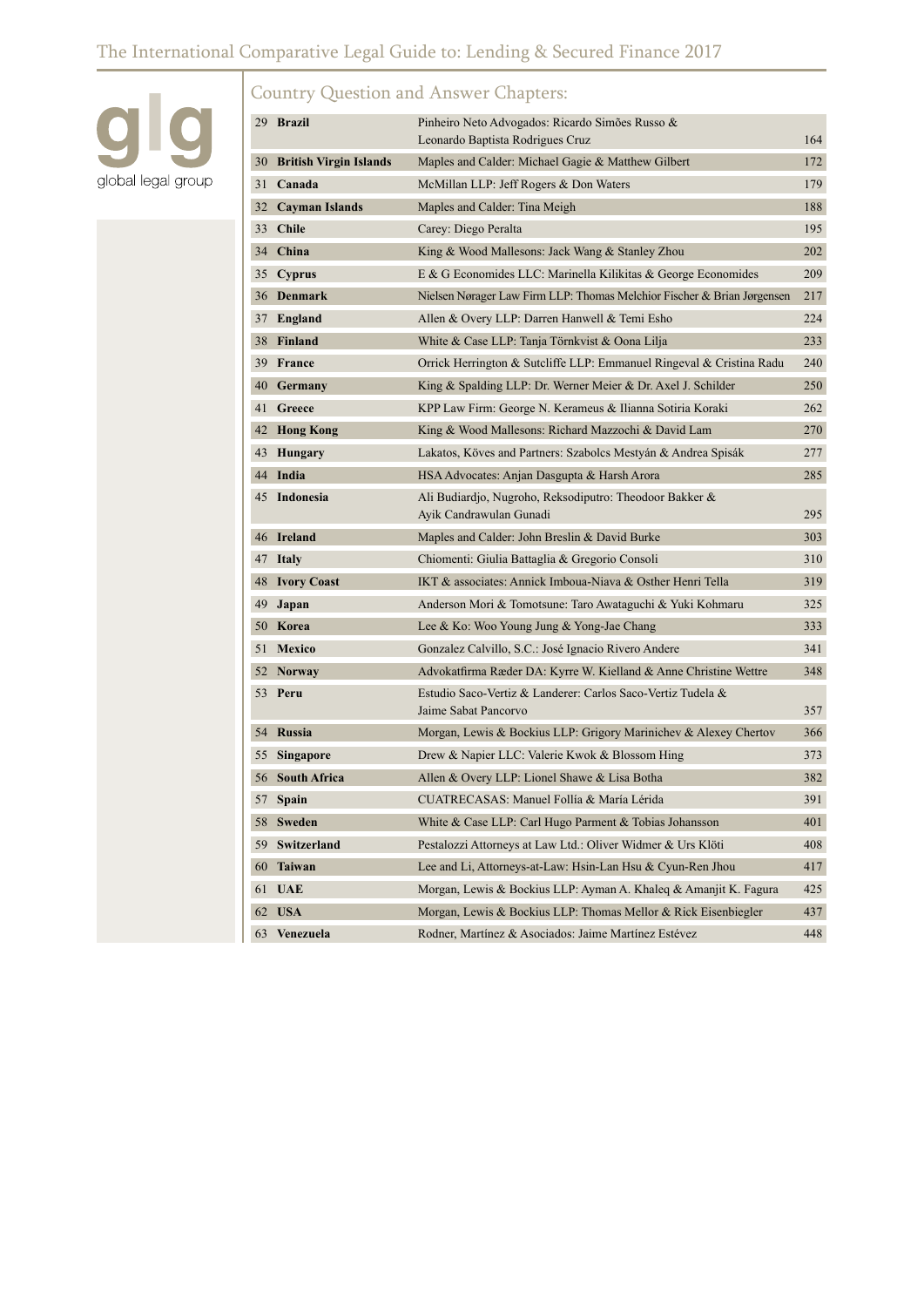# Marketplace Lending

## K&L Gates LLP

#### **Introduction**

Innovations in financial technology ("fintech") are transforming the provision of financial services to consumers and small businesses in ways that are at once profound and mundane. The nascent online lending – or "marketplace lending" – industry is a key beneficiary and driver of this innovation. Marketplace lenders marry third party capital providers with potential consumer and small business borrowers via data-driven online platforms. Most online platforms focus on one market segment, such as consumer loans, small business loans, student loans, real estate loans or microfinance.

While the industry has enjoyed steady growth over the last several years, marketplace lending remains a relatively small part of domestic and global lending markets. The evolution of the online consumer lending industry can be traced in the bewildering array of names that have been used to describe it. Originally known as "peer-to-peer" or "P2P" lending, it began with a focus on facilitating lending by individual investors to individual consumer borrowers. Over time the terminology changed to reflect the increasing variety of financial products offered by online platforms, the evolution of their funding strategies and the growing involvement of institutional investors in the online consumer lending market, which in many ways crowds out the individual "peer" investors that originally supported the industry.

With the continued growth and evolution of marketplace lending, now is an opportune time for loan market participants to gain an understanding of marketplace lending and consider ways in which this new segment of the financial services industry may offer opportunities for loan market participants. In this article, we explain the mechanics of marketplace lending, provide an overview of the existing regulatory framework and explore whether marketplace lending may present opportunities for loan market participants.

#### **What is Marketplace Lending?**

#### **Where Did It Come From?**

Marketplace lending moves the timeless practice of individual lending to an online platform ("Platform") where algorithms and other technology are used to rapidly and efficiently match prospective borrowers seeking credit with prospective lenders seeking to invest capital. Early "peer-to-peer" Platforms provided an alternative to traditional banks by offering small loans to individuals that the banking industry could not profitably service and who might not otherwise have access to credit. Without the expenses associated



Vanessa Spiro



Edward Dartley

with traditional banking establishments, such as maintaining and staffing brick-and-mortar branches and complying with regulatory capital and other prudential requirements, Platforms were able to minimise costs, thereby making smaller personal and business loans economically feasible. Following the financial crisis in 2008, many consumers were unable to obtain credit from traditional lenders on reasonable terms – or any terms at all. This, combined with the lack of applicable banking regulations and the speed with which tech-savvy non-bank Platforms could source borrowers online and use algorithms to automate credit determinations, made Platforms a viable and attractive alternative to financial institutions and marked a turning point in their popularity.

#### **How Does It Work?**

The structure and process of marketplace lending has evolved over the years. While there are variations, the following is a description of how many Platforms are typically structured. The lending process begins on the website of a Platform operator (an "Online Lender") where prospective borrowers and prospective lenders register to participate. Platforms typically allow prospective lenders to specify certain investment criteria, such as credit attributes, financial data and loan characteristics, which, together with the Platform's proprietary credit algorithms, help lenders model targeted returns and construct their loan portfolios. Investors typically also deposit funds in a segregated deposit account maintained by the Online Lender in amounts sufficient to cover any prospective loans they have expressed an interest in funding.

Prospective borrowers complete loan applications and the Online Lender uses that information to determine whether a prospective borrower and proposed loan meet the Platform's lending standards. If the standards are met, the Online Lender assigns a proprietary credit rating and interest rate to the loan. Those details, together with certain information, are posted on the Platform website (unless the Online Lender decides to fund the loan on its own balance sheet) and prospective lenders determine whether they would like to fund all or a part of the loan.

Once there are sufficient commitments from prospective lenders to fund the loan, the Online Lender either originates the funded loan directly or through an affiliated or third-party bank or licensed lender that advances the principal amount of the loan. The originating bank typically deducts an origination fee from the funded loan amount, and a portion of that fee is paid by the originating bank to the Online Lender as a transaction fee. The relationship between the Online Lender and originating bank is often governed by a loan account program agreement.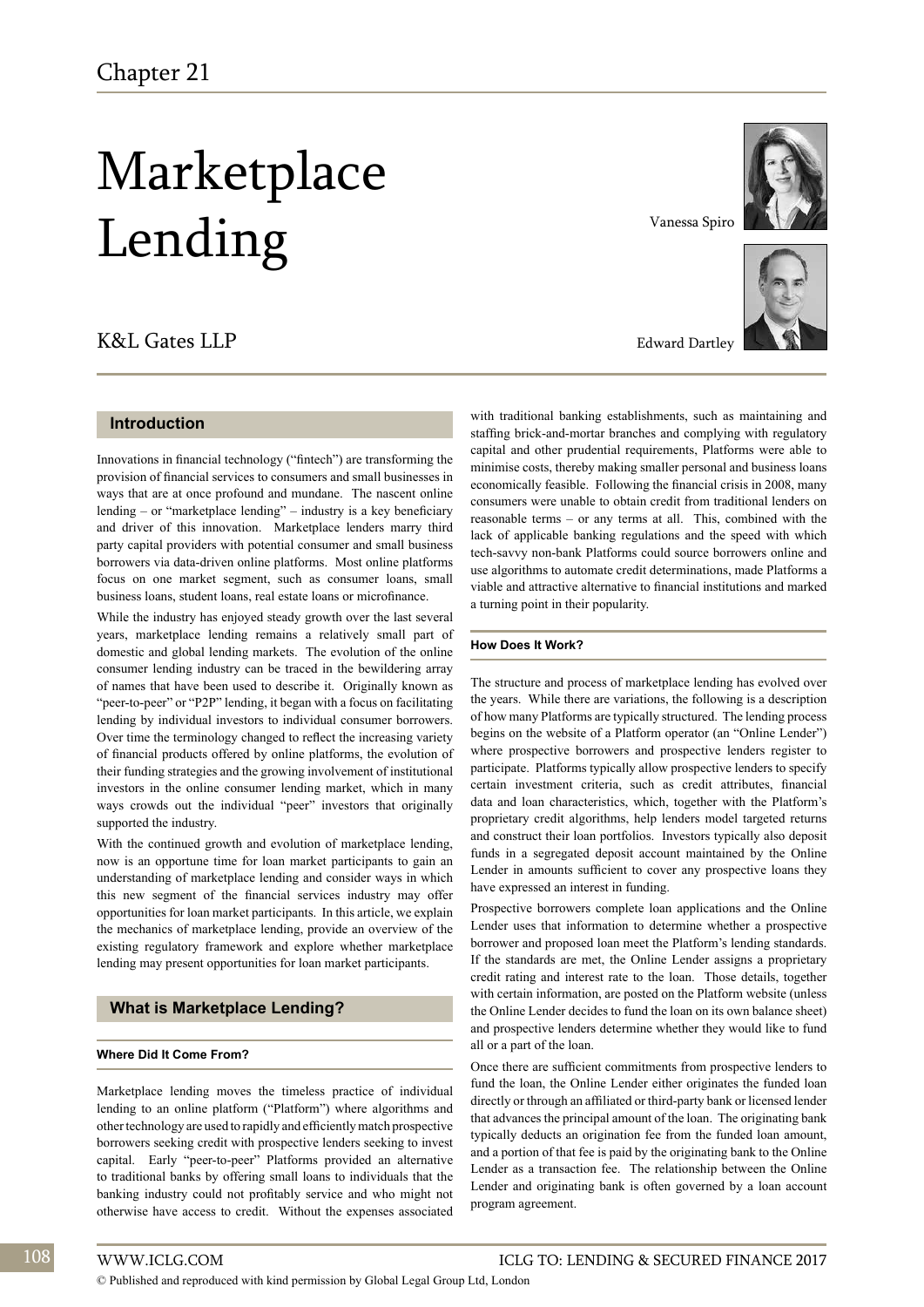Next, the originating bank sells and assigns, and the Online Lender purchases and assumes, the funded loan from the bank at the face amount using lender funds on deposit with the Online Lender. As consideration for the originating bank's agreement to sell and assign the funded loan, the Online Lender typically pays the bank a periodic fee (usually monthly) in addition to the purchase price of the loan.

After the Online Lender purchases the funded loan, it may choose to hold the loan on its own balance sheet, but often the loan is transferred into a trust that will then issue "payment dependent notes" to lenders that meet eligibility requirements ("Platform Note"). Each Platform Note represents an allocated share of all principal and interest payments received by the Online Lender for a specific loan, net of service fees charged by the Online Lender. Platform Notes are typically non-recourse and entitle the holder to principal and interest payments to the extent paid by the borrower. Platform Notes may be unsecured obligations, secured obligations or structured as participation interests or payment intangibles that represent a beneficial ownership interest in a portion of a specific loan. In these circumstances, the lenders assume the credit risk on the loan and the Online Lender services the loan on behalf of the lenders.

The process described above contemplates multiple lenders funding a single loan and receiving fractional interests. Platforms may also offer whole loans. In the case of a whole loan, an Online Lender may sell entire portfolios of loans to lenders that want to hold loans on their own balance sheets either in a single portfolio or on a flowthrough basis. Unlike Platform Notes, whole loans are sold through master loan purchase agreements, with the loan purchaser also executing a master servicing agreement with the Online Lender.

#### **Overview of Regulatory Framework**

Despite increasing attention from regulators, there is no comprehensive framework for the regulation of marketplace lending. Instead, industry oversight remains a relative patchwork of efforts by different agencies, both federal and state, acting directly and indirectly. Below we provide an overview of the regulatory framework that surrounds the marketplace lending industry.

#### **Securities Act**

Unlike the corporate loans that loan market participants are accustomed to, Platform Notes are "investment contracts" and therefore considered "securities" under the Securities Act of 1933 (the "Securities Act"). Platform Notes may be offered in public offerings made pursuant to a registration statement that has been filed with the Securities and Exchange Commission ("SEC"), but because registration is expensive and time consuming, Online Lenders may choose to offer Platform Notes in exempt transactions, typically in private placements under Regulation D. Alternatively, Online Lenders may choose to offer Platform Notes in unregistered public offerings pursuant to Regulation A, as amended.

#### *Private Placements*

Rule 506 of Regulation D provides issuers engaged in private placements with a "safe harbor" that ensures such offerings will be exempted from registration. Issuers have two options under the safe harbor: Rule 506(b) and Rule 506(c). Rule 506(c) was recently added to Regulation D pursuant to the Jumpstart Our Business Startups Act (the "JOBS Act") to broaden the scope of permitted private placement communications with prospective investors.

Both Rule 506(b) and 506(c) allow issuers to offer an unlimited amount of securities to an unlimited number of investors so long

as they are "accredited investors" as defined in Rule 501(a) under Regulation  $D<sup>1</sup>$  Both rules also require the issuer to undertake some level of review of the investor's status as an accredited investor, either before providing offering materials or before the ultimate sale.<sup>2</sup> However, a key difference between the rules is that Rule 506(b) prohibits the use of general solicitations and advertising, whereas Rule 506(c) does not include similar limitations. The effect of this difference is that an Online Lender engaged in an offering of Platform Notes under Rule 506(b) must limit its marketing communications to prospective investors to avoid being considered engaged in a general solicitation. This makes Rule 506(c) more appealing so long as issuers are able to adequately verify the accredited investor status of investors. 3

Regardless of whether an offering is made under Rule 506(b) or Rule 506(c), a Form D must be filed in each state in which an offering is made pursuant to Regulation D. The cost of these multistate filings may lead an Online Lender to consider limiting each offering to purchasers in a discrete number of states.

*Public Offerings Pursuant to Regulation A and A+*

Regulation A was initially adopted to create an exemption for certain public offerings of limited sizes. However, due to the conditions it imposed, issuers more frequently used Rule 506. As a result, Regulation A was amended by the JOBS Act in 2015 and subsequently became known as "Regulation A+". Regulation A+ permits qualifying issuers to engage in public offerings of securities up to a specified annual limit that depends on whether the issuer is a Tier 1 issuer (up to \$20 million) or a Tier 2 issuer (up to \$50 million). As with a registered offering, Regulation A+ requires that the issuer provide specified disclosures to investors and file an offering statement with the SEC. Though Regulation A+ provides greater flexibility than Regulation D, the annual volume limits make it an impractical option for an Online Lender that intends to have continuous offerings. Accordingly, it is only a feasible option for smaller Online Lenders that are still in the process of increasing their volume.

#### *Registered Offerings on Form S-1*

In order for Platform Notes to be offered to the public without the volume restrictions of Regulation A+, they must be offered and sold pursuant to a registration statement that is filed with the SEC. The offer and sale may be registered on either Form S-1, for continuous offerings or Form S-3, for a securities shelf. Both approaches present significant limitations on the Online Lender's ability to offer multiple series of Platform Notes using a single base prospectus. In addition, issuers who file for continuous offerings are subject to ongoing requirements to monitor and update the prospectus. As a result, the registration process may be expensive and time consuming.

#### *Blue Sky Laws*

State securities laws ("Blue Sky laws") also require registration of publicly offered securities unless an exemption applies. In most states, the only exemption from registration available for Platform Notes is an exemption for sales of securities to certain classes of institutional investors, such as banks, insurance companies, investment companies, pension funds and similar institutions. Because Platforms tend to market offerings broadly, this will result in multiple state registrations.

#### *Secondary Trading*

Investors should also consider the resale restrictions that apply under the securities laws. The way in which the Online Lender originally sold the Platform Notes to the investor will dictate the applicable resale restrictions. Investors that purchase Platform Notes in a registered public offering or under Regulation A+ will be able to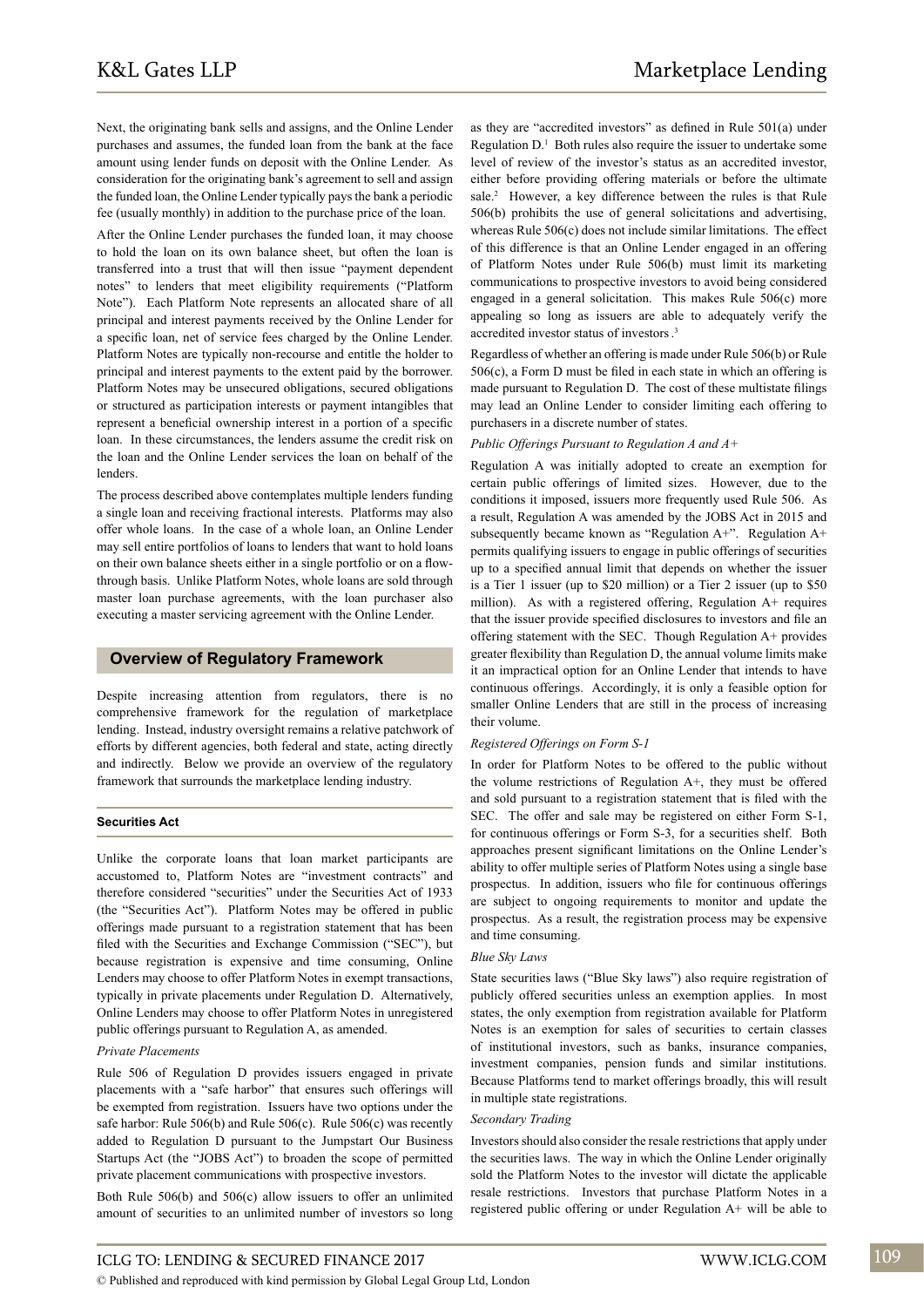resell them without restriction under the Securities Act. However, investors may encounter resale restrictions at the state level.

Platform Notes that are issued and sold in a private placement under Rule 506 are "restricted securities" as defined in Rule 144 under the Securities Act. Restricted securities may not be resold unless the offer and sale are registered under the Securities Act or are made in a transaction that is exempt from the registration requirements of Section 5 of the Securities Act. Registering an offering of Platform Notes is not practical because of the time and expense involved. The three main transactional exemptions under the Securities Act are Rule 144, Rule 144A and Section 4(a)(7). Unfortunately for those hoping to develop a broad trading market for unregistered Platform Notes, these exemptions come with significant restrictions. Rule 144 imposes either a six-month or one-year holding period on potential sellers,<sup>4</sup> and Rule 144A's requirements have the effect of limiting purchasers to large institutional investors.<sup>5</sup> In contrast, Section 4(a)(7) requires that securities only be outstanding for 90 days and allows for a broader universe of purchasers by specifying that they only need to be accredited investors. Section  $4(a)(7)$  also requires that sellers not be subject to certain disqualifying events and not offer the securities through general solicitation or advertising. This latter requirement poses challenges for those seeking to develop online trading platforms for Platform Notes, but Section 4(a)(7) still presents the most feasible approach for secondary trading of Platform Notes. As with unrestricted securities, Blue Sky laws are also a consideration.

#### **Exchange Act, Advisers Act and Investment Company Act**

#### *Exchange Act*

Securities sold pursuant to an effective registration statement under the Securities Act also become subject to ongoing reporting requirements under Section 15(d) of the Exchange Act. These include annual (Form 10-K) and quarterly (Form 10-Q) reports that require significant effort to prepare.

Transaction-based compensation has long been regarded by the SEC as a hallmark characteristic of a broker-dealer under Section 15 of the Exchange Act.<sup>6</sup> Therefore, an Online Lender could potentially be required to register as a broker-dealer under the Exchange Act if it were to charge a sales commission or receive other transactionbased compensation upon the sale of Platform Notes. In order for an Online Lender not to be considered a broker-dealer, the compensation paid to it should be based on a spread between the amounts received on underlying loans and the amounts paid to investors on the associated Platform Notes. Origination and servicing fees related to the underlying loans also would not be considered transaction-based compensation in relation to the sale of Platform Notes.

Online Lenders considering establishing an online trading platform to facilitate secondary trading of Platform Notes should note that any such platform would need to be operated by a registered broker-dealer. The Exchange Act would likely also require such an electronic platform to register with the SEC as an "alternative trading system".

#### *Investment Adviser Registration*

The Investment Advisers Act of 1940 (the "Advisers Act") requires investment advisers to register with the SEC unless an exemption applies. Section 202(a)(11) of the Advisers Act defines an investment adviser as a person who, for compensation, engages in the business of advising others as to the value of securities or advisability of investing in, selling, or purchasing them. In order to avoid potential registration and regulation as an investment adviser

under the Advisers Act and similar state laws, Online Lenders should not charge separate compensation for advice regarding, among other things, the advisability of investing in Platform Notes generally, which Platform Notes to purchase, or any other topic related to the value of Platform Notes.

#### *Investment Company Registration*

As described above, with the evolution of funding models for marketplace lending, Online Lenders have increasingly held loans on their balance sheets or in a subsidiary or other controlled entity. If those loans are deemed securities, the Online Lender (or any affiliate holding the loans) may be an investment company as defined in the Investment Company Act of 1940 (the "Investment Company Act"). This is because the Investment Company Act generally treats any company that holds more than 40% of the value of its total assets in investment securities as an investment company.<sup>7</sup> If the Online Lender or an affiliate were an investment company, it would be required to register as such with the SEC and it would be subject to regulation under the Investment Company Act. An Online Lender could not function under the Investment Company Act. Among other things, the Investment Company Act's restrictions on affiliated transactions would likely prohibit the Online Lender from issuing and/or acquiring the loans that serve as the basis for the Platform **Notes**.

Several exemptions from the definition of investment company are available to Online Lenders. The applicability of these exemptions in a particular case would depend on the precise model used and the types of loans the Online Lender holds. The Investment Company Act analysis applicable to a particular Platform would also depend on a wide range of facts and circumstances. These could include such matters as whether loans are made primarily to consumers or to businesses, the purpose of the loans, whether loans are secured and, if so, the nature of the collateral and the nature of the sponsor's business and balance sheet.

#### **Other Issues**

While the Securities Act, Exchange Act, Advisers Act and Investment Company Act impose significant requirements on marketplace lending activities, various other federal and state regulators and laws and regulations, including state usury and licensing laws, data privacy laws, anti-money laundering laws and consumer-protection laws, also have the ability to impact marketplace lending.

#### *Prudential Regulatory Considerations*

The fintech industry, and marketplace lending in particular, are receiving increased focus from the prudential regulators. While the marketplace lending industry is too small to give rise to systemic financial stability concerns, regulators have expressed concern about several areas where marketplace lending could be misused in dangerous ways. For example, the Federal Reserve has been concerned that Online Lenders' powerful algorithms and data crunching ability could lead to a gradual reintroduction of redlining practices that would be illegal for regulated financial institutions.

On the other hand, the prudential regulators and the United States Treasury have been open to the growth of online lending in principle. The Office of the Comptroller of the Currency (the " $OCC$ ") was particularly active in 2016, $\textdegree$  concluding the year with a December announcement that it would consider fintech company applications for special purpose bank charters.<sup>9</sup> In May 2016, the U.S. Department of Treasury issued a white paper summarising the responses it received to its July 20, 2015 request for information on the marketplace lending industry and providing recommendations on how to promote "safe growth" of the industry.10 Each of these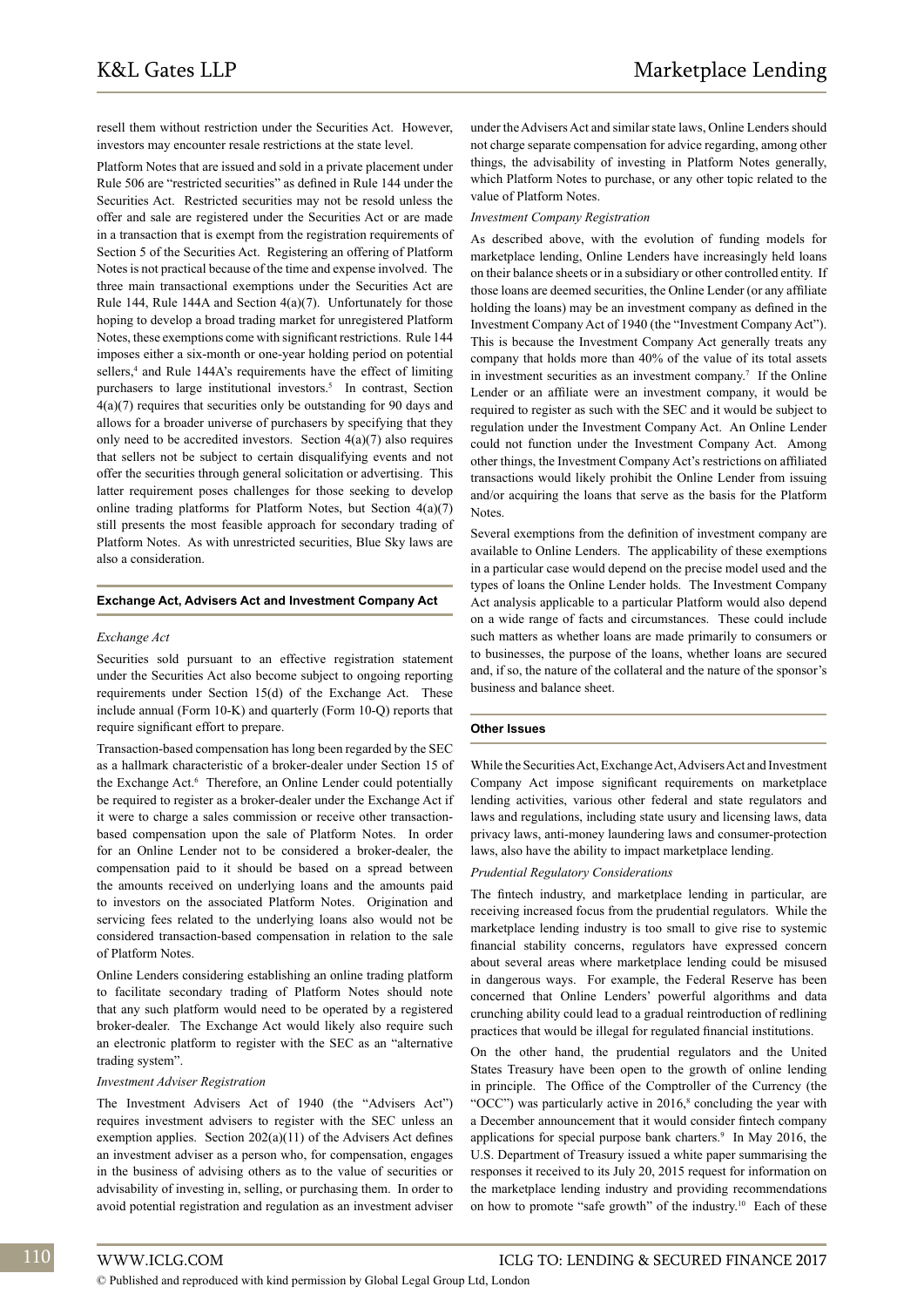initiatives faces particular challenges, and state banking regulators have taken their own direction in important matters. For example, the Conference of State Bank Supervisors has questioned the OCC's authority to grant a fintech charter as proposed, and New York's anti-bank partnership legislation, described in more detail below, invites scepticism about the prospects for convergence of marketplace lending with traditional banking.

#### *State Usury and State Licensing*

While some Platforms originate loans through affiliated banks or licensed lending companies, many acquire the loans they originate from banks that act as lenders of record for the underlying loans. Using a federally insured depository institution to serve as lender of record, sometimes referred to derisively as "rent-a-charter", affords the benefits of federal preemption to subsequent assignees of the loan, including the Platform and its investors. Under federal preemption, a loan can be originated nationwide without the lender being licensed in any state, and the loan can bear an interest rate and fees that are permitted in the home state of the lender of record, regardless of the borrower's location. There have been some relatively recent challenges to this view of preemption in various jurisdictions, including West Virginia and New York. Consequently, there is a lack of clarity in certain jurisdictions as to whether federal preemption will protect assignees from running afoul of state usury laws.

Some states, including New York, Colorado, Vermont and West Virginia, seek to regulate the "bank origination" model of marketplace lending by introducing legislation to require state licensing of entities that merely market loans to their residents, even if those entities do not originate the loans. For example, the New York Budget legislation has recently proposed expanding lender licensing requirements by requiring that entities that solicit loans in state and also purchase or otherwise acquire from others the loans or facilitate financing those loans with respect to all loans of \$25,000 or less (consumer) or \$50,000 or less (commercial) bearing an interest rate above 16% be subject to licensing and possibly the same usury requirements that would apply to a non-licensed lender. Violation of the licensing requirements renders the loans void and unenforceable.

#### *Privacy, Data Protection and e-Commerce*

The nature of the business and the contractual arrangements of Platforms and Online Lenders raise a variety of issues that may be material to investors. Data privacy is an important issue for Platforms, and the disclosure of the applicable risks and compliance issues is relevant to the securities offering process. Privacy policies may be material, as well as whether the Online Lender provides its borrowers the privacy notices required under federal law. Another material area of concern may be seen in Platforms' terms of use, particularly to the extent that they are subject to rules governing electronic commerce. Platform users typically consent to electronically sign all agreements presented to them on the Platform, to be bound by their electronic signature, and to receive all documents and notices electronically.

#### *Anti-Money Laundering and Bank Secrecy Act*

The current political climate has focused attention on the intersection of the marketplace lending industry and regulatory concerns relating to counterterrorism and national security. Notably, marketplace lending is subject to anti-money laundering laws and regulations under the Bank Secrecy Act as amended by the USA PATRIOT Act. Non-bank Platforms may not be directly subject to these obligations, but depending on their structure and services offered, a Platform may be subject to regulation as a money-services business, a money transfer system, an investment company, an investment adviser, or a broker-dealer. These regulatory concerns indirectly affect investment managers and their investors.

#### *Consumer Protection*

To the extent that an online lending marketplace is involved with loans to consumers, the rules enforced by the Consumer Financial Protection Bureau are a material consideration for the companies and their investors. These include the Truth in Lending Act, the Fair Credit Reporting Act, the Equal Credit Opportunity Act and the Consumer Credit Protection Act. There may also be applicable state laws to the extent that federal law does not have preemptive effect. These affect disclosures, indemnifications and other material issues.

#### **How Might Marketplace Lending Evolve to Attract Loan Market Participants?**

Marketplace lending has greatly evolved from its early days of peerto-peer lending driven by sheer necessity, and traditional banks and Platforms have since partnered in several different formats. These partnerships combine a bank's source of capital and its customer database with the time-saving technology and access provided by a Platform. Examples include partnering in the origination space such as the arrangement between WebBank and Lending Club, where WebBank originates loans that it sells to Lending Club, and the partnership between Regions Bank and Avant to leverage Avant's platform to offer unsecured loans to Regions Bank customers. Some large financial institutions have announced that they are building out their own Platforms to service retail customers and small businesses in a manner that mimics the partnership of Platforms and banks.

Do these connective partnerships and products provide an attractive opportunity for loan market investors? As currently constructed, these arrangements do not represent immediate opportunities for loan market participants. The underlying products, home mortgages, credit cards and auto loans, are not typically the kinds of loans in which loan market participants invest. Nor are the borrowed amounts for those kinds of loans generally sufficient for investors seeking to trade individual corporate loans, as each loan is often significantly less than \$1 million, the minimum threshold for a debt trade in the corporate loan market. Another hurdle for Platforms with respect to building a product for the loan market investor is the role of the Online Lender or its servicer. Loans originated online are serviced by the Online Lender or, if funded pursuant to a notes issuance, by a servicer similar to those in other securitisation products. The Online Lender or servicer is contractually obligated to act in prescribed ways within set deadlines upon loan defaults. Accordingly, to the extent that asset class is interesting to loan market participants, it would more likely be pursued only by those loan market investors that pursue those kinds of assets or securitisation products. In the traditional corporate loan market setting, there is a loan agent who performs significant loan administrative tasks and duties, including those directed by the lender group, which has the ability to collectively agree to direct the loan agent to take, or not to take, actions and seek remedies in times of borrower distress.

However, if Platforms can deliver larger loan amounts efficiently and quickly, it is possible that marketplace lending could expand to service larger commercial business borrowers. This evolution could provide the impetus for building loan market investor demand for such loans, which demand, in turn, would fuel more lending opportunities for Platforms.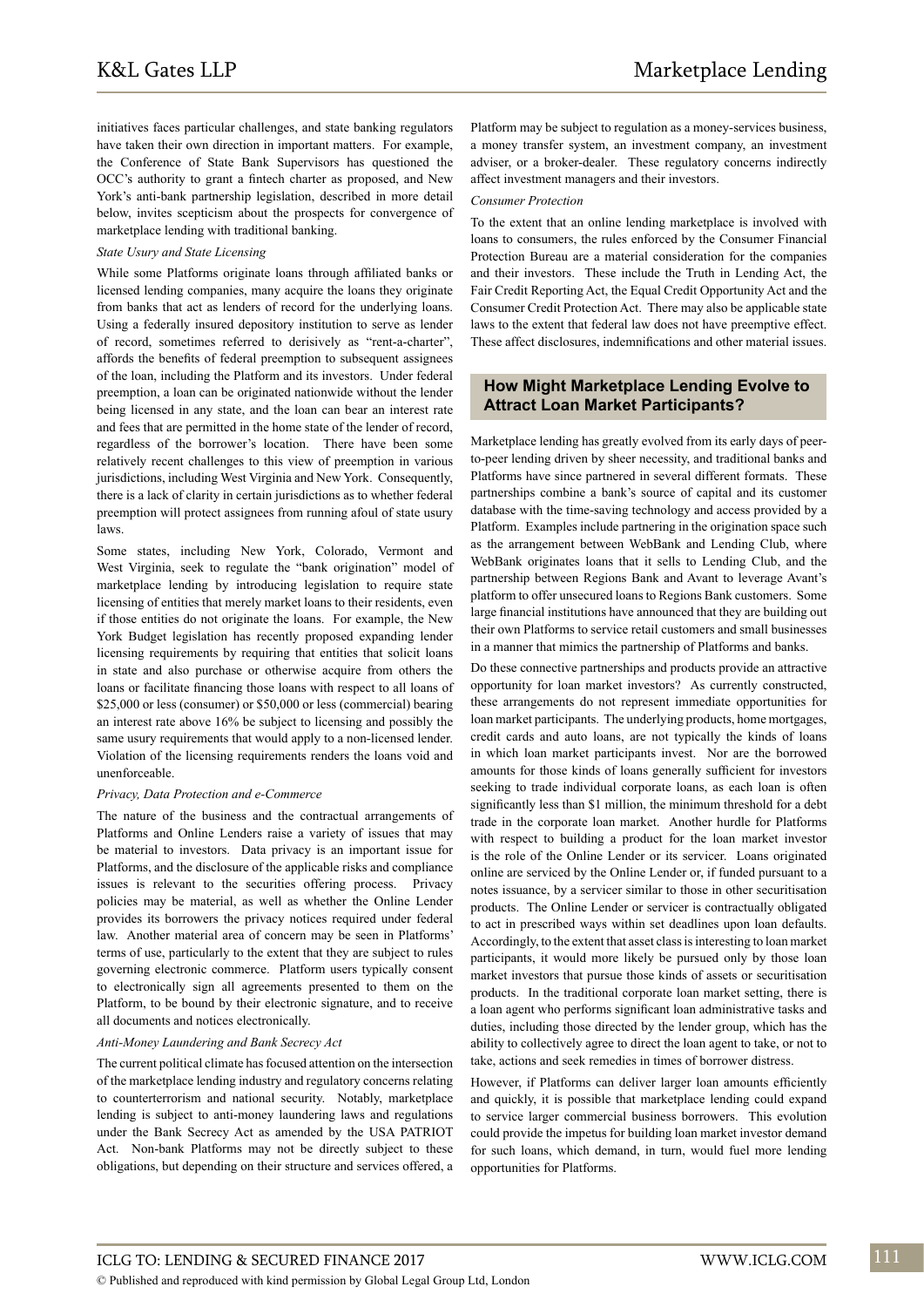The logical next step for Platforms to increase commercial business borrower activity is to infiltrate the lower middle market lending market, conservatively defined as loans aggregating less than \$100 million per borrower, and/or borrowers with an annual EBITDA of greater than \$10 million or so. This market tends to be supported by club deals, a small group of lenders who often hold the debt to maturity; liquidity in the secondary trading market is not a focus. The loan structures are fairly conservative and the loan documentation contains significant protections in favour of the lenders, including the imposition of ongoing reporting obligations on the borrower. The club of lenders willing to participate in this process could select a manager for their Platform that is highly regarded and who could serve as loan agent for the club group. The loan documentation would include typical loan market reporting and other covenants and would need to grant the lender group, not the Online Lender, with its traditional and customary input on collective action matters. In addition, the tenor of these loans would need to be consistent with middle market expectations, typically five or six years, rather than the shorter Platform loan tenor currently in place. With these tweaks to the online platform loan structure, it is possible that lower middle market borrowers could find their capital needs well met by the online lending platform model. The benefits to both the borrower and the club participants would be the ease of execution in a highly cost efficient manner.

Success in the lower middle market could lead online marketplace lenders to consider expanding into larger corporate loans that are widely syndicated. The trading protocols of this market include a minimum trading threshold of \$1 million, soft call protection, expectations of transparency into the market for such loans, rules regarding non-disclosure of confidential information and often the need for consents to trade, together with documentation requirements for such trades. The Online Lender or a selected servicer would need to serve the role of loan agent for purposes of addressing these trading protocols, and others, including the maintenance of a loan registry.

Additionally, the borrowers for whom these Platforms are available would likely impose eligibility requirements with respect to possible assignees of their debt, including outright prohibitions on competitors or specified others purchasing the debt or receiving information under the loan documentation. Would the Online Lender of a Platform be expected to police this? Such outcome seems unlikely, but there might be a perceived decrease in control over these matters if a Platform, rather than a traditional financial institution with a longstanding business relationship with the borrower, is responsible for these tasks.

The corporate loan market is a bespoke market, with its own protocols and idiosyncrasies that may prove challenging to marketplace lending's entry into the arena absent some modifications to online marketplace lending to address these matters. The functions performed by loan agents are not easily transferred to Platforms without a corresponding replacement in some form for the administrative and active role of the bank agent. Loan market participants expect certain rights in managing the credit, such as the receipt of ongoing reporting, measurement of financial performance and a vote on collective action matters, and borrowers expect the right to know the identity of their lenders and have consent rights over debt assignees, none of which is currently granted by Platforms. Platforms arose to meet specific capital needs of consumers and small businesses not met in the financial crisis or in the waning support from traditional banks in those markets thereafter. If Platforms build critical mass and overcome the burden and costs of regulatory overlay, it is conceivable that there will be opportunities to craft products that entice loan market investors to participate in loans originated online.

#### **Endnotes**

- Generally, the term "accredited investor" includes companies with total assets of more than \$5 million, companies in which all equity owners are accredited investors, natural persons with a net worth (alone or with a spouse) of more than \$1 million, and natural persons with an individual income in excess of \$200,000 in each of the two most recent years, or joint income with a spouse in excess of \$300,000 in each of those years, and a reasonable expectation of reaching the same income level in the current year. Under Rule 506(b), an issuer may also offer securities to up to 35 non-accredited investors, but doing so imposes certain disclosure requirements.
- 2. An Online Lender that offers Platform Notes in reliance on Rule 506(b) must have a reasonable belief that each prospective investor who views offering materials for the Platform Notes are "accredited investors". An Online Lender that offers Platform Notes in reliance on Rule 506(c) must take reasonable steps to "verify" that all persons who ultimately purchase Platform Notes are "accredited investors". The staff of the Securities and Exchange Commission has indicated that the verification standards under Rule 506(b) and Rule 506(c) are not materially different. *See generally* SEC, Eliminating the Prohibition Against General Solicitation and General Advertising in Rule 506 and Rule 144A Offerings, 78 Fed. Reg. 44771 (July 24, 2014) (discussing the factors to consider in determining whether a method constitutes "reasonable steps to verify", including: the nature of the purchaser and the type of accredited investor that the purchaser claims to be; the amount and type of information that the issuer has about the purchaser; and the nature of the offering, such as the manner in which the purchaser was solicited to participate in the offering, and the terms of the offering, such as a minimum investment amount).
- 3. The safe harbor methods for verification generally include reviewing Internal Revenue Service forms reporting income, reviewing certain statements of assets provided by regulated financial entities in conjunction with consumer reports describing liabilities, and obtaining written confirmation from certain registered entities that they have taken reasonable steps to verify accredited status.
- 4. Rule 144 allows a non-affiliate of the issuer to resell unregistered securities without registration if the investor has held the securities for either six months or one year, depending upon whether or not the issuer is a reporting company under the Exchange Act.
- 5. Rule 144A allows non-issuers to resell unregistered securities without registration if they are sold to a "qualified institutional buyer" (a "QIB") and certain other requirements are met. To qualify as a QIB, a purchaser must be an entity and, with few exceptions, it must hold at least \$100 million in securities investments.
- 6. Brumberg, Mackey & Wall, P.L.C., SEC Staff No-Action Letter (May 17, 2010).
- 7. Investment Company Act, Section 3(a)(1)(C).
- 8. Office of the Comptroller of the Currency, Supporting Responsible Innovation in the Federal Banking System: An OCC Perspective (Mar. 2016); Office of the Comptroller of the Currency, Recommendations and Decisions for Implementing a Responsible Innovation Framework (Oct. 2016).
- 9. Thomas J. Curry, Comptroller of the Currency Regarding Special Purpose National Bank Charters for Fintech Companies, Georgetown University Law Center (Dec. 2, 2016); Office of the Comptroller of the Currency, Exploring Special Purpose National Bank Charters for Fintech Companies (Dec. 2016).
- 10. U.S. Department of the Treasury, Opportunities and Challenges in Online Marketplace Lending (May 10, 2016).

© Published and reproduced with kind permission by Global Legal Group Ltd, London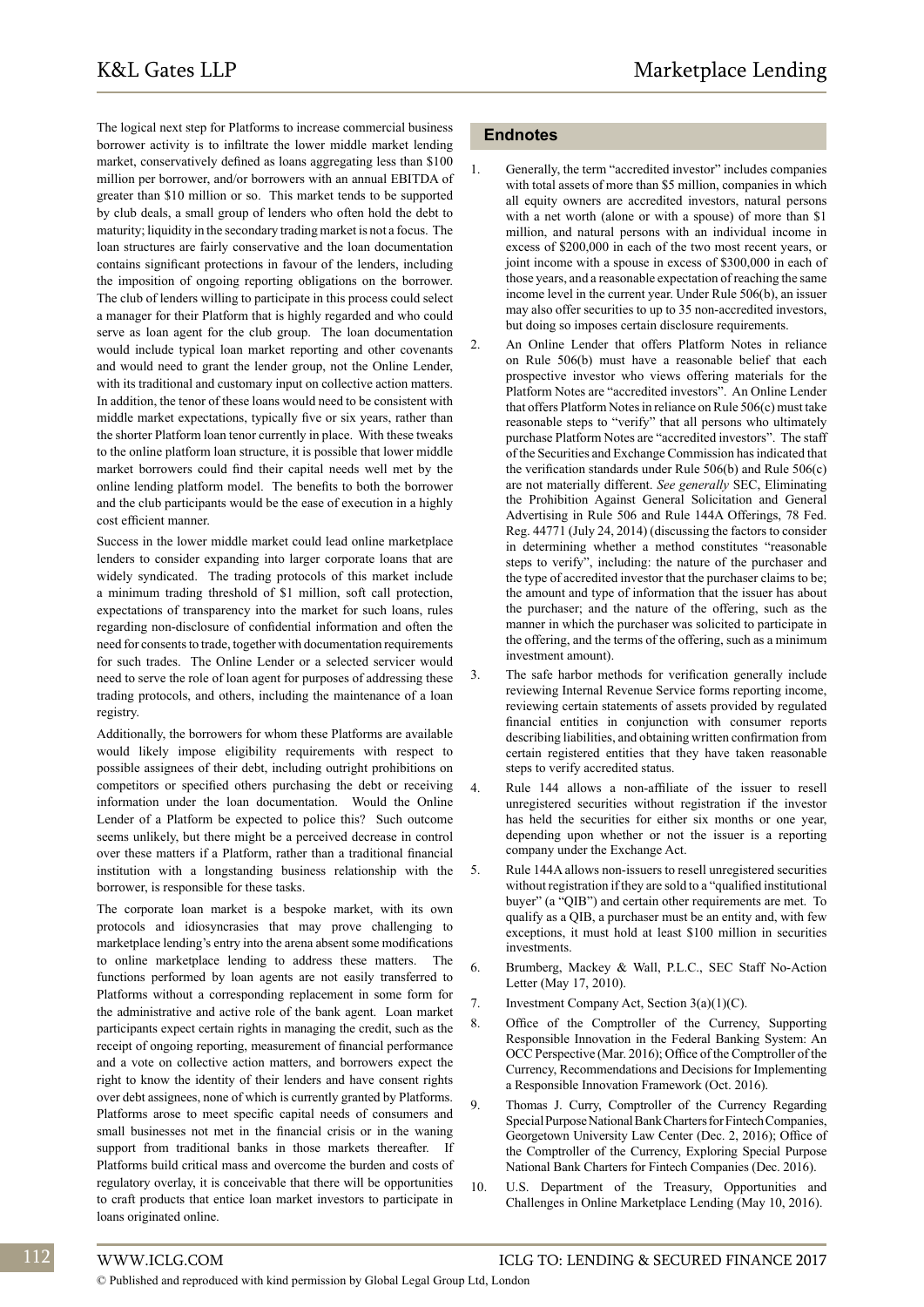

#### **Vanessa Spiro**

K&L Gates LLP 599 Lexington Avenue New York, NY 10022-6030 USA

*Tel: +1 412 355 6355 Fax: +1 412 355 6501 Email: vanessa.spiro@klgates.com URL: www.klgates.com*

Vanessa Spiro is a partner at K&L Gates, focusing on banking and asset finance. She has substantial experience in leveraged finance and represents financial institutions and other creditor entities and borrowers (corporates, sponsors and other capital end-users) in connection with acquisition financings, cash flow and asset-based transactions and other finance matters. She also has significant experience in restructurings, workouts, distressed debt matters and debtor-in possession and exit financings. Ms. Spiro has been recognised for her work in both *The Legal 500* and *New York Super Lawyers*, and she has been listed in *Who's Who of American Women* and *Who's Who of American Lawyers*. She has been quoted by numerous media outlets and has appeared on Bloomberg Television to discuss loan market conditions.



#### **Edward Dartley**

K&L Gates LLP 599 Lexington Avenue New York, NY 10022-6030 USA

*Tel: +1 212 536 4874 Fax: +1 212 536 3901 Email: ed.dartley@klgates.com URL: www.klgates.com*

Ed Dartley is a partner at K&L Gates and concentrates his practice on all facets of the asset management industry, with particular focus on advising clients in the fintech and marketplace lending (peer topeer). With over a decade of experience as in-house counsel and chief compliance officer with an asset management group of registered investment advisers and private equity fund managers, Mr. Dartley has deep in-house experience and a unique perspective on how asset management works from the inside. Mr. Dartley continues to utilise this experience by serving as general counsel to a number of clients of the firm. Mr. Dartley also is a founding member of the Bloomberg Alternative Marketing Council, an advisory board founded by Bloomberg to define best practices in marketing for the alternatives industry.

# **K&L GATES**

K&L Gates comprises approximately 2,000 lawyers globally who practice in fully integrated offices located on five continents. The firm represents leading multinational corporations, growth and middle-market companies, capital markets participants and entrepreneurs in every major industry group as well as public sector entities, educational institutions, philanthropic organisations and individuals. As technologies and regulatory guidelines shape the burgeoning segment, lawyers in our Marketplace Lending Practice can assist sector participants in achieving their business and investment objectives, while managing risks. Whatever market niches, strategies, and algorithms our clients wish to develop, we work side by side with them to innovate and navigate the legal, regulatory, and commercial challenges of this evolving consumer debt market segment. We leverage our deep experience in consumer financial services regulation, e-commerce regulation, private equity, private fund formation, cybersecurity, finance and IP to provide holistic support to market participants and provide the legal underpinning to innovation in the delivery of financial services in marketplace lending.